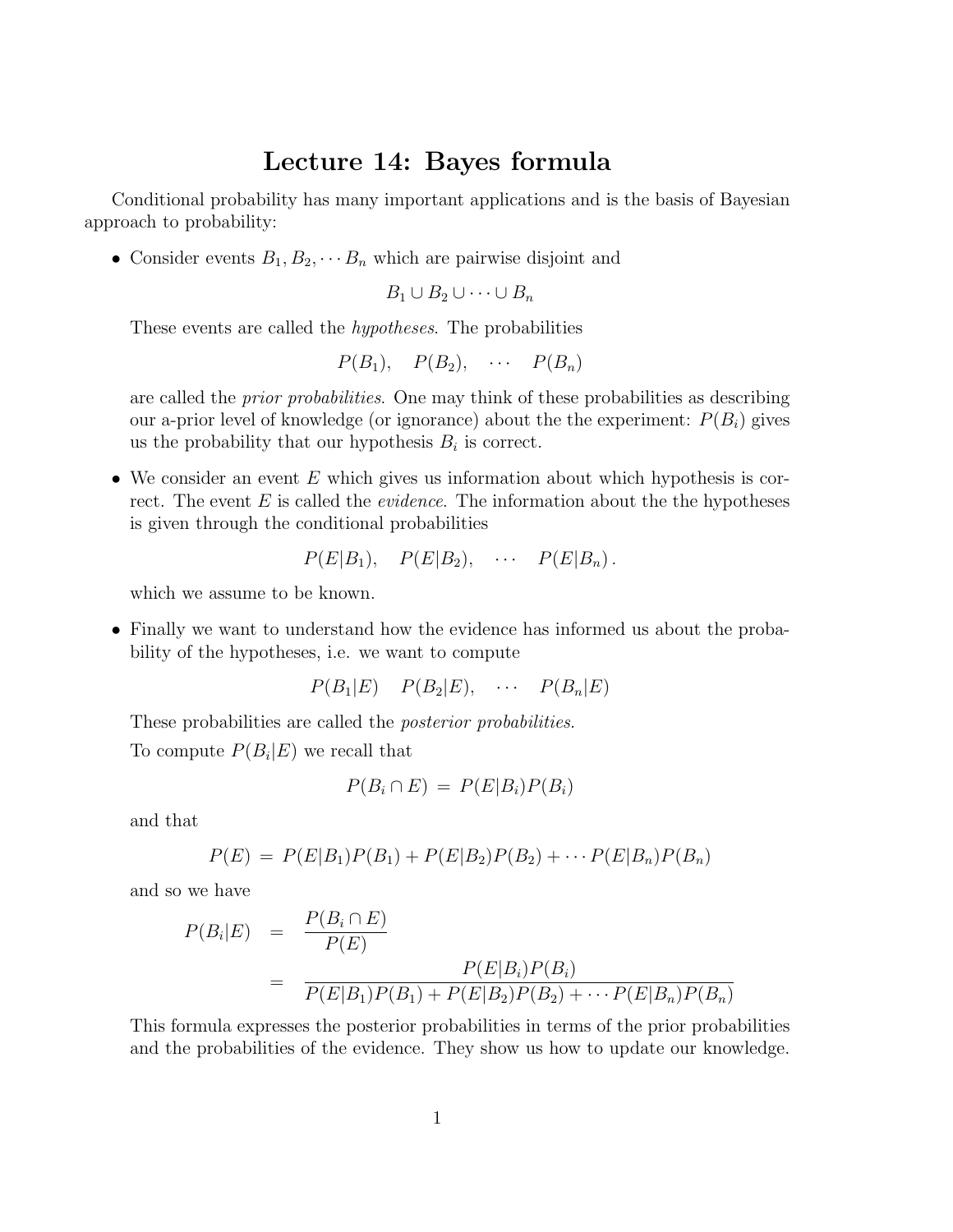$\operatorname{Bayes}$  formula  $|E) = \frac{P(E|B_i)P(B_i)}{P(E)}$  $P(E)$  $= \frac{P(E|B_i)P(B_i)}{\sum_{i=1}^n P(E|B_i)P(E_i)}$  $\sum_{k=1}^{n} P(E|B_k)P(B_k)$ 

Example: Suppose Math 478 has two section. In section I there is 12 female and 18 male students. In section II there are 20 female and 15 male students. The professor picks a section at random and then picks a student at random in that section. Compute

- 1. Probability that the student chosen is a female.
- 2. The conditional probability that the student is in section II given that she is a female

1. Let us compute first the probability that the student chosen is a female. To do this we condition on whether the professor choose a student from section  $I$  or from section  $II$ . We have

$$
P(\text{section I}) = P(\text{section II}) = \frac{1}{2}
$$

and we know the conditional probabilities

$$
P(\text{female }|\text{section I}) = \frac{12}{30}
$$

$$
P(\text{female }|\text{section II}) = \frac{20}{35}
$$

So we have

 $P(\text{female}) = P(\text{female}|\text{section I})P(\text{section I}) + P(\text{female}|\text{section II})P(\text{section II})$ = 12 30  $\times \frac{1}{2}$ 2  $+$ 20 35  $\times \frac{1}{2}$ 2 = 17 35

2. To compute  $P(\text{section } II \mid \text{female } )$  we use Bayes formula

$$
P(\text{section } II | \text{ female } ) = \frac{P(\text{ female } | \text{section } II)P(\text{section } II)}{P(\text{female})}
$$

Using the result in part 1. we find

$$
P(\text{section } II | \text{ female } ) = \frac{\frac{20}{35} \times \frac{1}{2}}{\frac{12}{30} \times \frac{1}{2} + \frac{20}{35} \times \frac{1}{2}} = \frac{10}{17}
$$

Example: False positives, Sensitivity and Specificity. Bayes formula is very much used in epidemiology. Suppose we deal with a disease and we have test for the disease. We know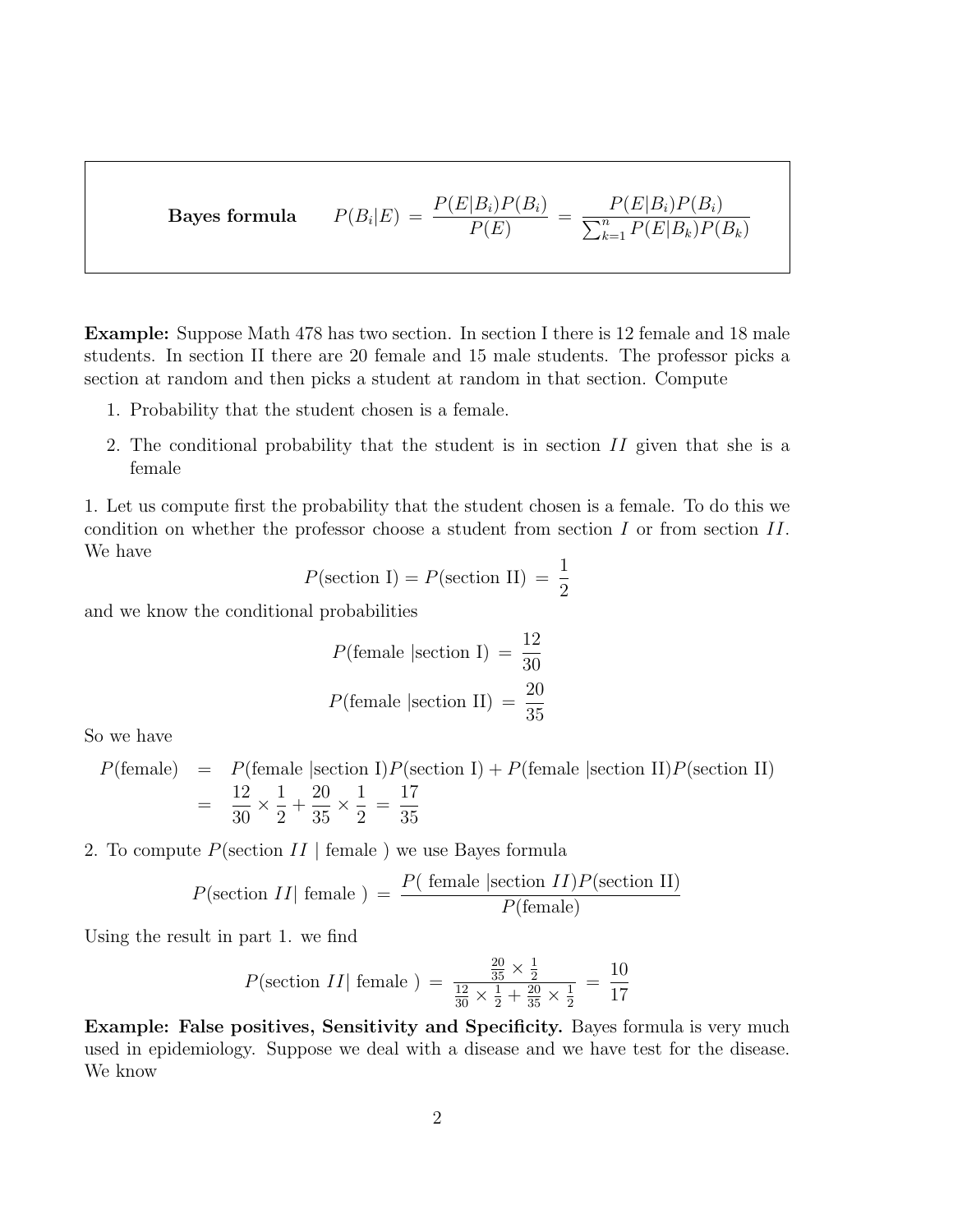- The *sensitivity* of the test is  $99\%$ , this means that if you have the disease, the test is positive with probability 0.99.
- The *specificity* of the test is 98%, this means that if you do not have the disease, the test is negative with probability 0.98.
- The *prevalence* of the disease is one in two hundred, this means that the probability to carry the disease is 0.005.

In the Bayesian framework, the hypotheses are the events D to have the disease and the events  $\overline{D}$  of not having the disease and the prior probabilities are

$$
P(D) = 0.005
$$
,  $P(\overline{D}) = .995$ .

The evidence is the test being positive  $(+)$  or negative  $(-)$ . The sensitivity and specificity give the conditional probabilities

$$
P(+|D) = 0.99
$$
,  $P(-|D) = 0.01$ ,  $P(+|\overline{D}) = 0.02$ ,  $P(-|\overline{D}) = 0.98$ 

The posterior probabilities are given by Bayes formula

$$
P(D|+) = \frac{P(+|D)P(D)}{P(+|D)P(D) + P(+|\overline{D})P(\overline{D})} = \frac{.99 \times .005}{.99 \times .005 + .02 \times .995} = 0.1991
$$

and

$$
P(D|-) = \frac{P(-|D)P(D)}{P(-|D)P(D) + P(-|\overline{D})P(\overline{D})} = \frac{.01 \times .005}{.01 \times .005 + .98 \times .995} = 0.00005
$$

The quantity  $P(D|+)$  is the probability that someone with a positive test actually has the disease. It is called in epidemiology the *positive predictive value* of a test. The quantity  $P(D|-)$  is the probability that someone with a negative test actually does not have the disease. It is called in epidemiology the negative predictive value of a test.

In the example above the predictive value of the test is fairly poor: only around 20% percent of the people testing positive have the disease. This can be easily understood: if the disease is fairly rare then the false positive will be much more numerous than the true positive. On the other hand the negative predictive value is excellent.

Exercise 1: A certain type of cancer is known to in 2 percent of the population of the males in their fifties. A test for the disease has been is advertised by a pharmaceutical company to have  $\%3$  of false negative and  $\%1$  of false positive.

1. Compute the probability that you have cancer if you are tested positive.